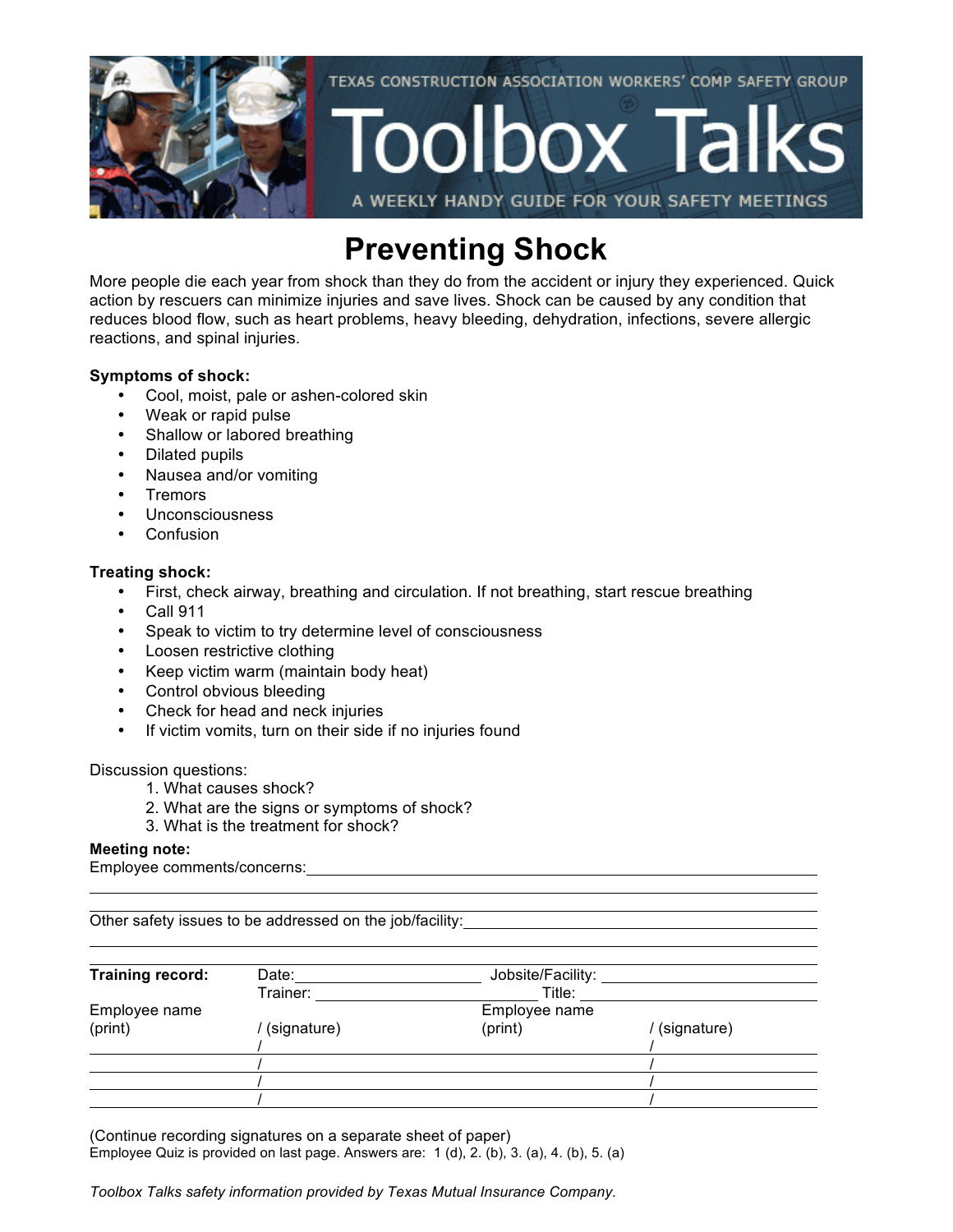

# **Recognizing & Preventing Shock**

# **Symptoms of Shock:**

- Cool, moist, pale or ashen-colored skin
- Weak or rapid pulse
- Shallow or labored breathing
- Dilated pupils
- Nausea and/or vomiting
- Tremors
- Unconsciousness
- Confusion

# **Treating Shock**

- First, check airway, breathing and circulation. If not breathing, start rescue breathing
- Call 911
- Speak to victim to try determine level of consciousness
- Loosen restrictive clothing
- Keep victim warm (maintain body heat)
- Control obvious bleeding
- Check for head and neck injuries
- If victim vomits, turn on their side if no injuries found